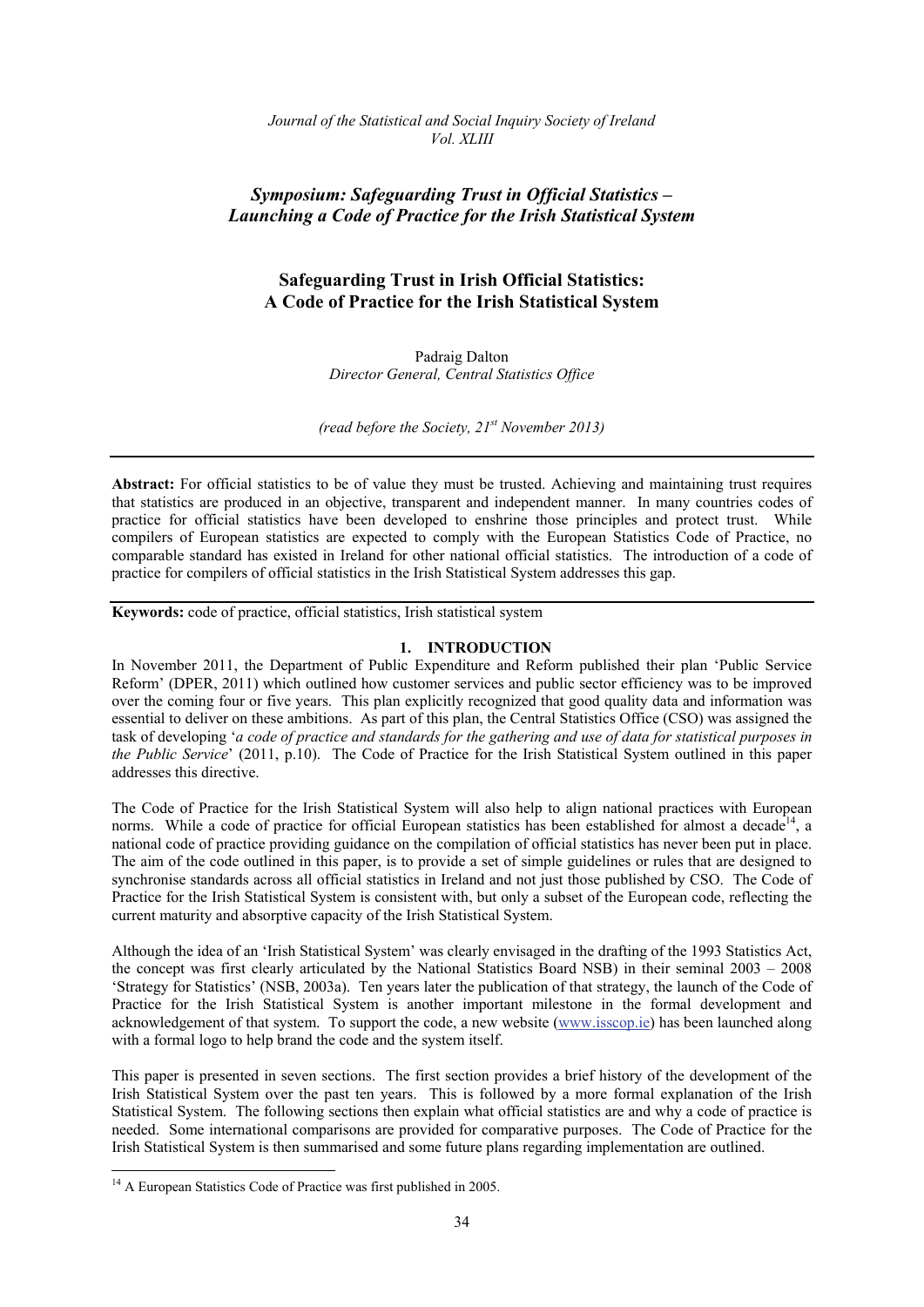### **2. THE EMERGENCE OF AN 'IRISH STATISTICAL SYSTEM'**

In 2003 the National Statistics Board, the statutory body charged with guiding the strategic direction of official statistics in Ireland, published a 'Strategy for Statistics' covering the period 2003 – 2008 (NSB, 2003a). Recognising the rapidity of change within society and the economy, the thrust of this medium-term strategy centred on the need to develop a coherent '*whole-system*' approach to the compilation of official statistics in an '*information age*' and argued that a fundamentally new approach was required.

In broad terms, the NSB proposed that a statistical system must be: needs driven; user oriented; quality certified; and cost effective. Costs in particular, pose a challenge, as Ireland's small size prohibits economies of scale, making statistical surveys comparatively expensive. However it had long been recognised that various Government Departments and State Agencies held 'islands' of potentially useful administrative data. Consequently, one of the fundamental tenets of the NSB report was to '*harness all the potential of existing data sources*'. It was also recognised that, with a growing emphasis on Government transparency and accountability a statistical system must be able to support '*evidence-based policy making*' and permit objective policy and performance evaluation.

A key pillar of the NSB strategy was that the CSO should work with Government Departments and Agencies to maximise the use of administrative data to generate official statistics. To support this objective, a series of SPAR (Statistical Potential of Administrative Records) projects were undertaken between 2003 and 2008. These projects involved CSO investigating what administrative data existed in policy departments and assessing the quality and suitability of those data for the compilation of official statistics. An assessment was also made as to whether existing data holdings were sufficient to support the stated policy objectives of departments. The overall SPAR programme was undertaken in three distinct projects. The first, concentrated on identification of individual or person records (CSO, 2003; NSB, 2003c), the second (NSB, 2005; CSO, 2006) concentrated on enterprise records and finally there was a project dedicated exclusively to data held by the Revenue Commissioners (CSO, 2009).

A central outcome of the NSB report '*Developing Irish Social and Equality Statistics to meet Policy Needs'* (NSB, 2003b) that followed the first SPAR project was a Government decision that formal data/statistics strategies should be developed by each Government Department. Each Department was required to determine how and to what extent, a department's data needs could be met from within the department; establish what information not internally available was required; identify the data needs in respect of complex and cross-cutting issues with which the department was concerned; and identify how the skills of its staff in using data as a tool for policy evaluation and development could be enhanced. Furthermore it was decided that the NSB, supported by the CSO, would develop best practice guidelines for Departments on how to prepare and implement these strategies. These guidelines were published in 2004 (NSB, 2004).

Following the general election in autumn 2007, policy departments were required to publish a Data Statistics Strategy. The logic behind the requirement on Government Departments to compile a specific strategy for information was that it would force policy makers to consider and prioritise their data needs in a holistic manner. However this has proven to be a slow and rather uneven process.

The NSB report on '*Policy Needs for Statistical Data on Enterprises'* (NSB, 2005) was the result of work conducted by CSO in relation to data needs and sources in eight government departments and their agencies. The report set out a wide range of recommendations including new data requirements and more strategic issues relating to efficiency, effectiveness and respondent burden. Key strategic issues identified were the lack of a universal business identifier (UBI) and a centrally managed public service business register. The report highlighted the potential for the State to interact more efficiently with itself and the business sector, as well as offering enormous downstream statistical benefits. The challenge in implementing these recommendations however was the commitment and co-ordination required between a number of government departments and agencies. Consequently the report recommended that an inter-departmental group be established to assess the feasibility of a UBI. In 2006, the Government established such a group, chaired by the Department of Enterprise, Trade and Employment and asked that they report on feasibility during 2007. This group came together in 2007, but never formally reported any findings.

In 2009, the CSO published '*Statistical Potential of Administrative Records in the Office of the Revenue Commissioners – Working Report'* which catalogued the data sets held by the Revenue Commissioners and an assessment of their potential from a statistical point of view. Following this report a memorandum of understanding was signed between CSO and the Revenue Commissioners, agreeing protocols for secure access,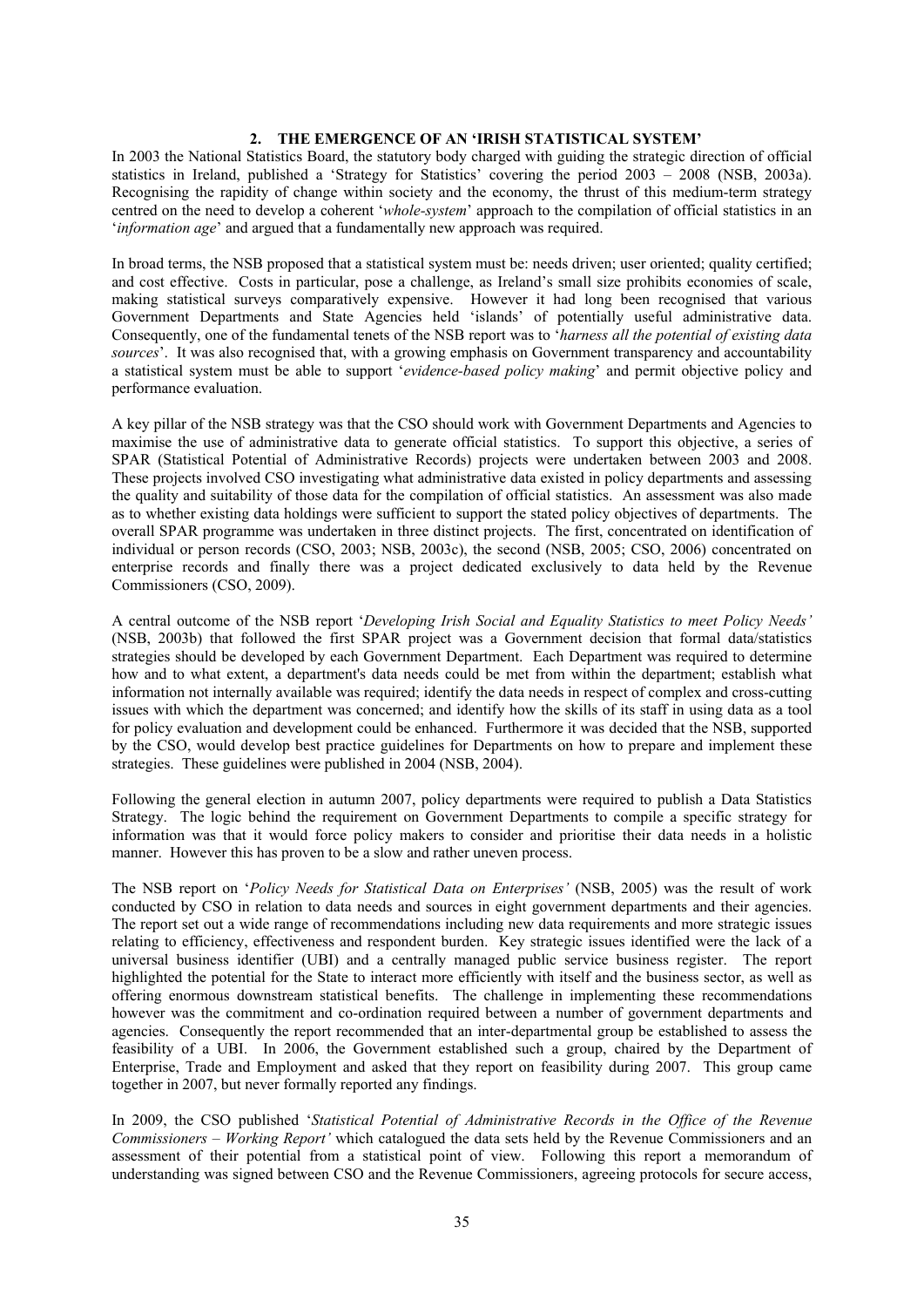transmission and storage of data. Significant potential was identified from this study and consequently a formal CSO – Revenue Commissioners liaison group was formally established in July 2009 to facilitate cooperation and act as a clearing house for any problems. This relationship has proven particularly fruitful, allowing CSO to replace some surveys with synthetic data modeled from administrative data (see CSO, 2010). Furthermore, it has allowed CSO to develop some new statistical products such as Enterprise Demography<sup>15</sup> and Job Churn statistics $^{16}$ .

Approaching the ten year anniversary of the 2003 strategy, the NSB published two position papers (NSB, 2012). These papers concentrated on infrastructural issues, highlighting a number of deficits that exist within the Irish system that are retarding progress. Since the publication of the NSB papers, a number of other policy documents and articles have echoed these views (Ruane, 2013; SE and BMW Regional Authorities, 2013; QQI, 2013). Reflecting on the past ten years, it is evident that considerable progress has been made towards the realization of a fully functioning statistical system. However it is also clear that progress has been uneven and in many cases has been opportunistic rather than systematic. A coherent statistical system supported by an appropriate data infrastructure cannot be said to exist yet. The Code of Practice for the Irish Statistical System is another step towards the systematic realisation of the ambitions outlined in the 2003 and subsequent NSB strategies (NSB, 2009).

## 3. **WHAT IS THE IRISH STATISTICAL SYSTEM?**

In Ireland, official statistics are produced by the CSO as well as by a range of other government departments, agencies and state bodies. The Irish Statistical System comprises those parts of the public sector involved in the collection compilation or dissemination of official statistics.

The CSO has been given a formal coordination role to play across the public service in relation to official statistics by the Statistics Act 1993. . The following provisions from the Statistics Act are particularly relevant:

Section 11:

(1) The Office may make arrangements with other public authorities and persons for the collection, compilation, extraction or dissemination of information for statistical purposes.

(2) The Office shall maintain close and regular contact with the principal users and suppliers of statistics.

Section 30:

(1) For the purpose of assisting the Office in the exercise of its functions under this Act, the Director General may by delivery of a notice request any public authority to:

(a) allow officers of statistics at all reasonable times to have access to, inspect and take copies of or extracts from any records in its charge, and

(b) provide the Office, if any such officer so requires, with copies of extracts from any such record, and the public authority shall, subject to *subsection(2)* of this section, comply with any such request free of charge.

Section 31:

(1) The Director General may request any public authority to consult and co-operate with him for the purpose of assessing the potential of the records of the authority as a source of statistical information and, where appropriate and practicable, developing its recording methods and systems for statistical purposes, and the public authority shall comply with any such request, in so far as resources permit.

(2) If any public authority proposes to introduce, revise or extend any system for the storage and retrieval of information or to make a statistical survey it shall consult with the Director General and accept any recommendations that he may reasonably make in relation to the proposal.

The CSO has a similar role to play with regard to European Statistics compiled across the Irish Statistical System. Article 5 (1) of Regulation 223/2009 on European Statistics<sup>17</sup> enshrines this coordination role for National Statistical Authorities in European Statistical law.

 $15$  See Tables BRA01 – BRA 18 on Database Direct (www.cso.ie)

<sup>&</sup>lt;sup>16</sup> See Tables JCA01 – JCA07 on Database Direct (www.cso.ie)<br><sup>17</sup> Regulation (EC) No 223/2009 of the European Parliament and of the Council of 11 March 2009 on European statistics and repealing Regulation (EC, Euratom) No 1101/2008 of the European Parliament and of the Council on the transmission of data subject to statistical confidentiality to the Statistical Office of the European Communities, Council Regulation (EC) No 322/97 on Community Statistics, and Council Decision 89/382/EEC, Euratom establishing a Committee on the Statistical Programmes of the European Communities.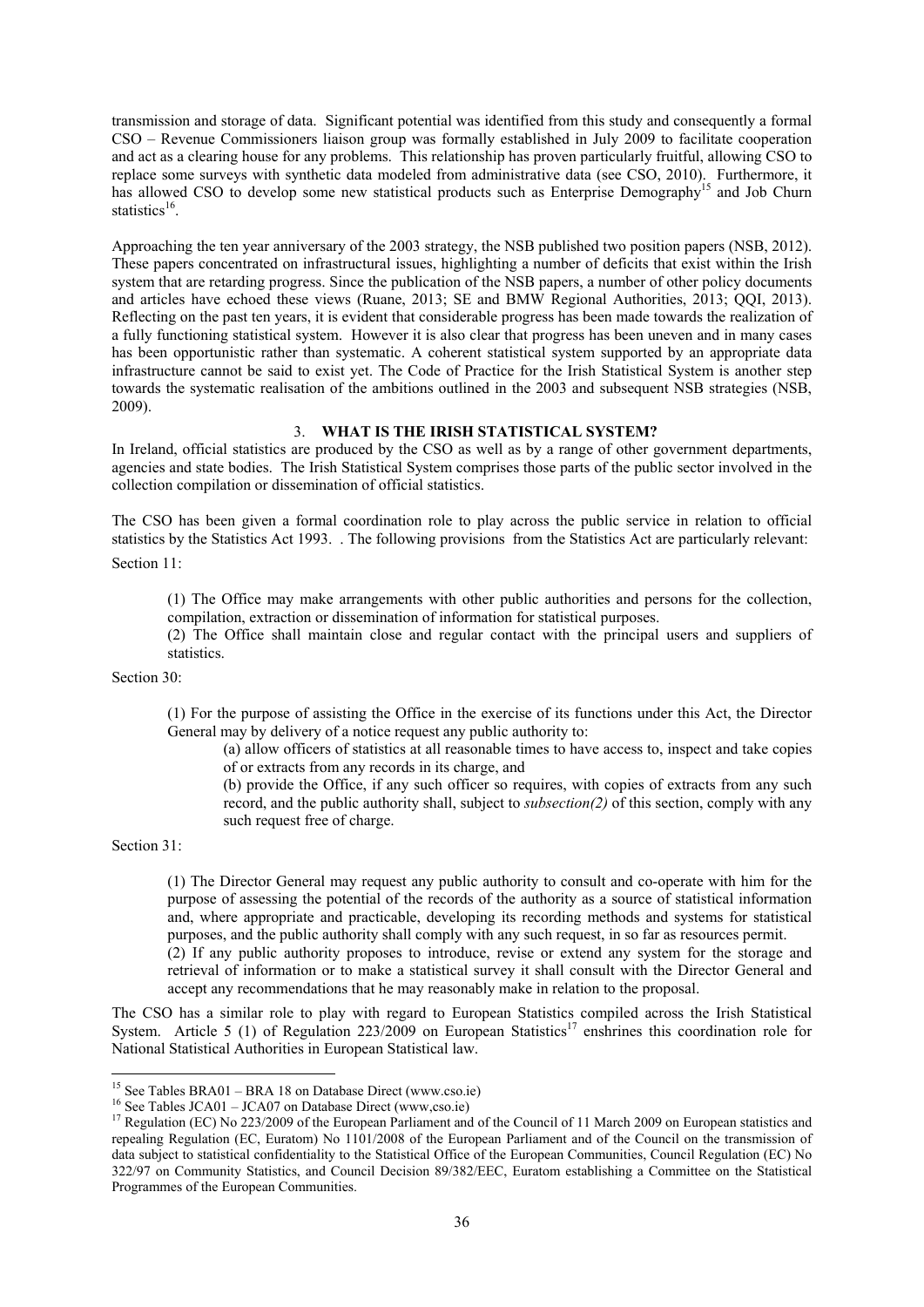The coordination role, both at national and European level, is designed to ensure consistency and to ensure that best practices are adopted regardless of the national compiler. The focus on standards and best practices is designed to help compilers by ensuring the provision of high-quality statistics but more importantly to provide transparency around the processes involved in the compilation and dissemination of official statistics thus safeguarding public trust (and the trust of relevant international institutions) and confidence in those statistics.

The need for consistency and adherence to standards across the ISS was also reflected in the Public Service Reform Plan (Dept. of Public Expenditure and Reform, 2011), initiative 2.10 (i), where the CSO was tasked with the responsibility to "*develop a code of practice and standards for the gathering and use of data for statistical purposes in the Public Service*". The relevance of standards from an eGovernment perspective has also been recognised in "Supporting Public Service Reform – eGovernment 2012 – 2015" (Dept. of Public Expenditure and Reform, 2012, p.13).

## **4. WHAT ARE OFFICIAL STATISTICS?**

The Statistics Act, 1993 defines official statistics as 'statistics compiled by the CSO or any other public authority under the Statistics Act or otherwise'. This is a very broad definition of official statistics. For practical reasons it is necessary to provide some simple criteria to help identify official statistics. For the purpose of the Irish Statistical System Code of Practice, official statistics are those considered to be of sufficient public interest and satisfy the following criteria:

- $\triangleright$  Official statistics are produced by or on behalf of a public authority.
- $\triangleright$  Official statistics are continuous i.e. there should be a reasonable expectation that the published statistic will be regularly updated with new data to provide comparability over time.
- $\triangleright$  Where a statistic is produced as a "one-off" the Director General of the CSO, in consultation with the responsible public authority, may deem the statistic an official statistic if it is considered to be of public interest.
- $\triangleright$  Official statistics should be numeric in nature.
- $\triangleright$  Official statistics must be in the public domain.

The list of official statistics for any public authority will be agreed between the Director General of the Central Statistics Office and the head of the relevant public authority in accordance with the criteria outlined above. In conformity with Section 31 (3) of the Statistics Act, 1993, the National Statistics Board may be asked to arbitrate when agreement cannot be reached.

Official statistics will be listed in a national Register of official statistics. This register will be held on the official Code of Practice website www.isscop.ie.

# **5. WHY WE NEED A CODE OF PRACTICE**

Official statistics are an integral part of any developed democratic society and play an important role in providing evidence to inform decision making by a broad range of users and in particular for policy makers in support of policy formulation and evaluation. To full-fill this function properly statistics must be produced in an independent and objective manner in order to provide an environment that encourages and enables public trust.

Within the international statistical community, National Statistics Institutes adhere to the UN Fundamental Principles of Official Statistics<sup>18</sup>. The European Statistics Code of Practice<sup>19</sup>, which is consistent with the UN Principles, provides the blueprint for National Statistical Institutes in the European Union. These codes or principles are intended to provide assurances and ensure transparency for users, in effect giving a guarantee that statistics are compiled in an objective and independent manner, in accordance with sound statistical and data management principles using common standards.

In an Irish context many see the CSO as the sole provider of Official Statistics. However, both Official and European Statistics are compiled by a wide range of public authorities. Furthermore, many of the data sources used by CSO to compile statistics are administrative sources originating in other Government Departments and Agencies. These administrative data sources are of growing importance in the context of official statistics.

<sup>&</sup>lt;sup>18</sup> See http://unstats.un.org/unsd/dnss/gp/fundprinciples.aspx

<sup>&</sup>lt;sup>19</sup> See http://epp.eurostat.ec.europa.eu/portal/page/portal/quality/code\_of\_practice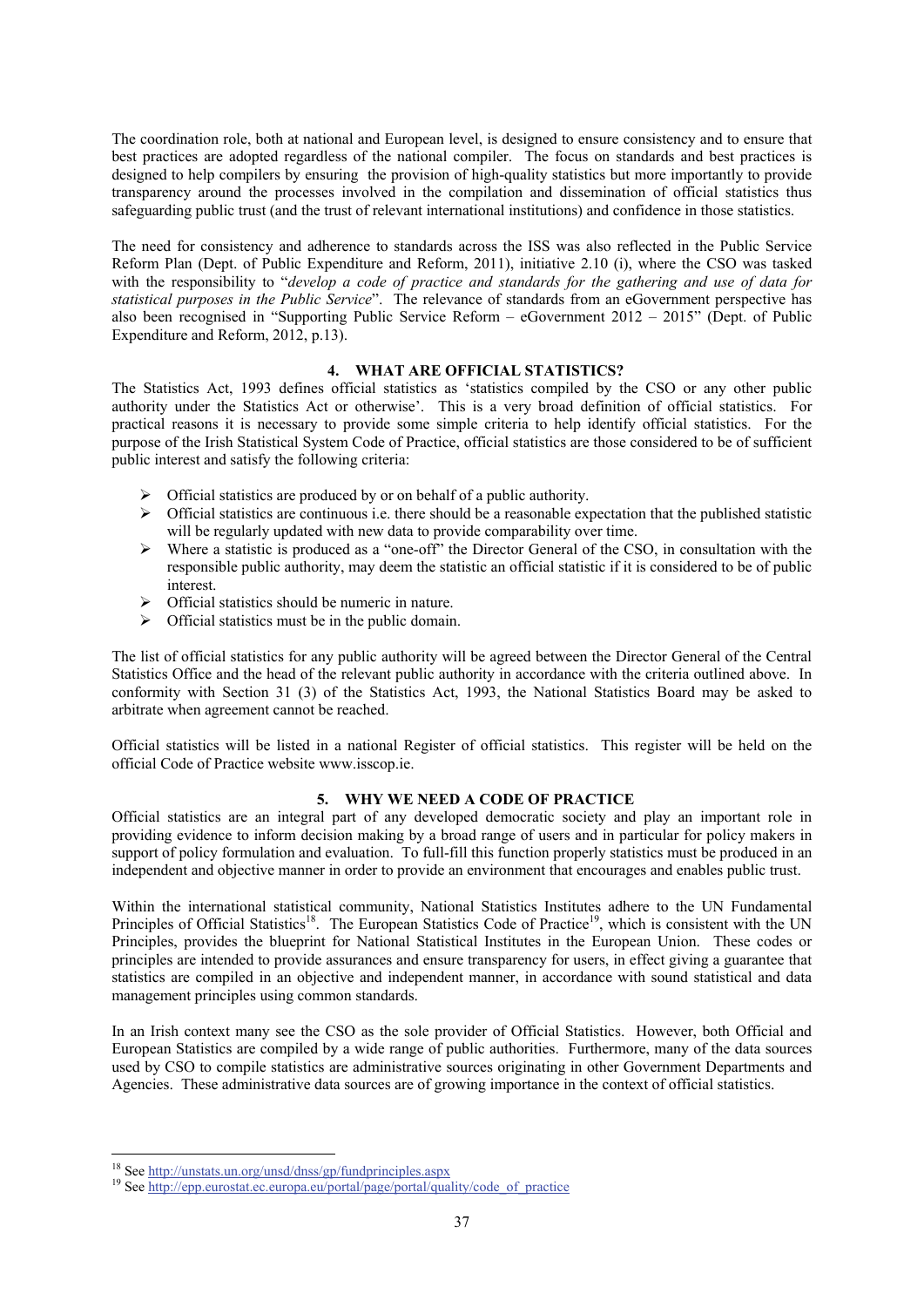The environment in which compilers of official statistics operate is ever-changing and in recent years major international events, such as the global economic downturn and events in a number of EU Member States, have had a significant impact on the statistical world. In recent years there has been an increased awareness and focus on official statistics and their impact on policy decisions. The systems and processes used in the collection and compilation of these data sources will consequently be subject to a greater level of scrutiny under EU law than was previously the case<sup>20</sup>. It is therefore very important that all data used, whether intermediate or final, are of good quality. It is in this context that the Public Sector Reform plan, published in November 2011, tasked the CSO with developing a Code of Practice for the Irish Statistical System.

While all compilers of European Statistics<sup>21</sup> in Ireland already adhere to the European Statistics Code of Practice there are in general no common standards in place for the compilation of other official statistics by public authorities other than the CSO. To address this gap a Code of Practice for the Irish Statistical System has been developed.

The role of official statistics is also evolving as they are now being used formally by international institutions such as the EU, ECB. IMF and other bodies to monitor and scrutinize economic performance. This scrutiny means Ireland must continue to adhere to international best practices. The risks involved in doing otherwise would not only have a negative impact on the reputation of the Irish Statistical System but could potentially have an adverse impact on the reputation of Ireland as a nation. A point made by the National Statistics Board in their mid-term strategy review (NSB, 2012, p.13,).

Independence and objectivity are core values of Official Statistics. They are intended to protect the integrity of the data and safeguard public trust in official statistics. These values or principles must remain at the heart of how official statistics in Ireland are compiled, whether by CSO or any other public authority. This is why the development of, and adherence to, an Irish Statistical System Code of Practice is so important.

# **6. BUILDING ON INTERNATIONAL EXPERIENCE**

While the development of a national code of practice is new in an Irish context, this initiative is simply building on international experience, where codes of a similar nature have already been developed and implemented. Many countries simply apply the European System Code of Practice or the UN Fundamental Principles rather than developing their own national codes. Others have developed their own national specific codes to suit national conditions; in general these tend to lean heavily on the UN Fundamental Principles.

Given the level of maturity of the Irish Statistical System it was considered more appropriate at this stage to identify a more targeted set of principles rather than apply the more exacting and comprehensive standards required for European Statistics. The focus at this point is on establishing a pragmatic set of underlying principles that should provide the necessary level of assurance to users while providing space for the Irish Statistical System to evolve and develop.

The following sections provide a very brief summary of the situation in a selection of countries where national codes of practice have been developed.

#### United Kingdom

1

The U.K. Statistics Authority is an independent body operating at arm's length from Government. It was established on 1<sup>st</sup> April, 2008 by the Statistics and Registration Service Act 2007, and has statutory duty to prepare, adopt and publish a Code of Practice for Statistics that set out the professional standards which official statistics are expected to meet. The authority's overall objective is to promote and safeguard the production and publication of official statistics that service the public good.

The Authority also has a statutory duty to assess, for compliance with this Code, all official statistics designated as National Statistics under the previous non-statutory system, and all new candidates for code-compliant status as a preliminary to deciding whether to give them formal accreditation as National Statistics.

 $20$  Regulation (EC) 223/2009 sets out the framework for European Statistics. An amendment to this law, currently being finalised, will lead to greater scrutiny and co-ordination of statisticaloutputs and the data sources used to compile those outputs.

<sup>&</sup>lt;sup>21</sup>http://epp.eurostat.ec.europa.eu/portal/page/portal/ess\_eurostat/documents/List\_other\_national\_statistical\_authorities\_final \_witho1.pdf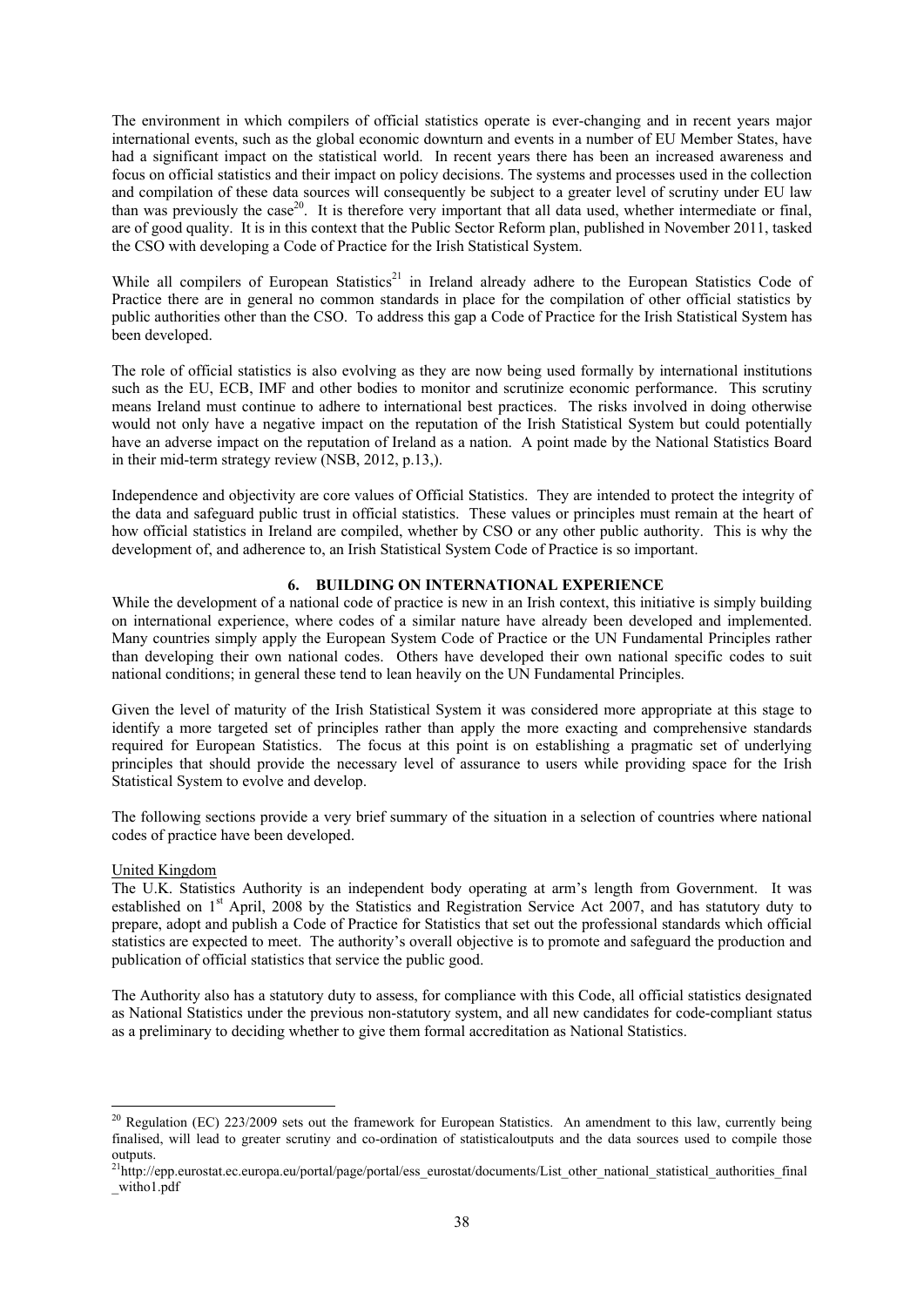One of the key functions of the Authority is to provide '*oversight of the UK official statistics system, which includes around 30 central government departments and the devolved administrations, and the promotion, safeguarding and monitoring of quality, comprehensiveness and good practice in relation to all official statistics, wherever produced'* (UK Statistics Authority, 2009: p.i). More details can be found at http://www.statisticsauthority.gov.uk/

## Finland

Statistics Finland is the general authority within the National Statistical Service of Finland whose main tasks include the direction and development of the National Statistical Service. Statistics Finland and seventeen other agencies and institutions produce Official Statistics of Finland (OFS), of which Statistics Finland compiles approximately three quarters. The most recent edition of their quality guidelines for official statistics was published in 2007 (Statistics Finland, 2007).

The producers of OFS have signed a quality assurance in which they commit to the principles that steer statistics production. The quality assurance guidelines covers issues such as the contents of statistical data, production processes and service to data users.

Compliance with the quality criteria is monitored by the Advisory Board of Official Statistics of Finland and maintains a list of the statistics accepted into Official Statistics of Finland. Release guidelines for OFS are published and can be accessed at http://tilastokeskus.fi/meta/svt/svt-julkaisuohje\_2012\_en.pdf

### New Zealand

Statistics New Zealand is the leader of the Official Statistics System and is the primary producer of official statistics in New Zealand. The Government Statistician, who is also the Chief Executive of Statistics New Zealand, is legally mandated to coordinate statistical activity across government in New Zealand.

In 2003, Statistics New Zealand, the State Services Commission, and the Treasury jointly undertook a review of official statistics and one of the key outcomes was the identification of a set of important statistics that are key performance measures of New Zealand known as 'Tier 1' statistics.

'Tier 1' statistics are expected to have a high standard of quality, reliability and integrity to engender the confidence and trust expected by Government Ministers and other decision-makers, the New Zealand public, international investors and interest groups. This assurance is provided by the existence and the application of principles and protocols developed for the compilation of tier 1 statistics.

The principles and protocols embody the key aspects of the Statistics Act 1975 and the United Nations Fundamental Principles of Official Statistics, as well as the Privacy Act 1993, the Official Information Act 1982 and the Public Records Act 2005. They apply to all Tier 1 statistics. Adherence to the protocols is regularly monitored by Statistics New Zealand.

#### **Sweden**

1

In Sweden there are twenty seven authorities compiling official statistics. Statistics Sweden is responsible for the co-ordination of official statistics in Sweden and is supported by the Council for Official Statistics which is chaired by the Director General of Statistics Sweden.

Official Statistics in Sweden are regulated through a range of mechanisms including laws, ordinances, guidelines and general instructions. While the Council for Official Statistics is primarily advisory in nature the Council reports on an annual basis and provides an assessment of the extent to which the authorities are implementing and adhering to the various rules and guidelines<sup>22</sup>.

# **7. IRISH STATISTICAL SYSTEM CODE OF PRACTICE**

The Irish Statistical System Code of Practice (ISS CoP) covers the relevant processes and systems involved in the collection, compilation and dissemination of official statistics. The ISS CoP is a subset of the European Statistics Code of Practice. The European code consists of fifteen principles relating to issues such as institutional aspects, statistical processes and statistical outputs and it applies to all compilers of European Statistics.

<sup>&</sup>lt;sup>22</sup> See http://www.scb.se/statistik/\_publikationer/OV9999\_2012A01\_BR\_X43BR1301ENG.pdf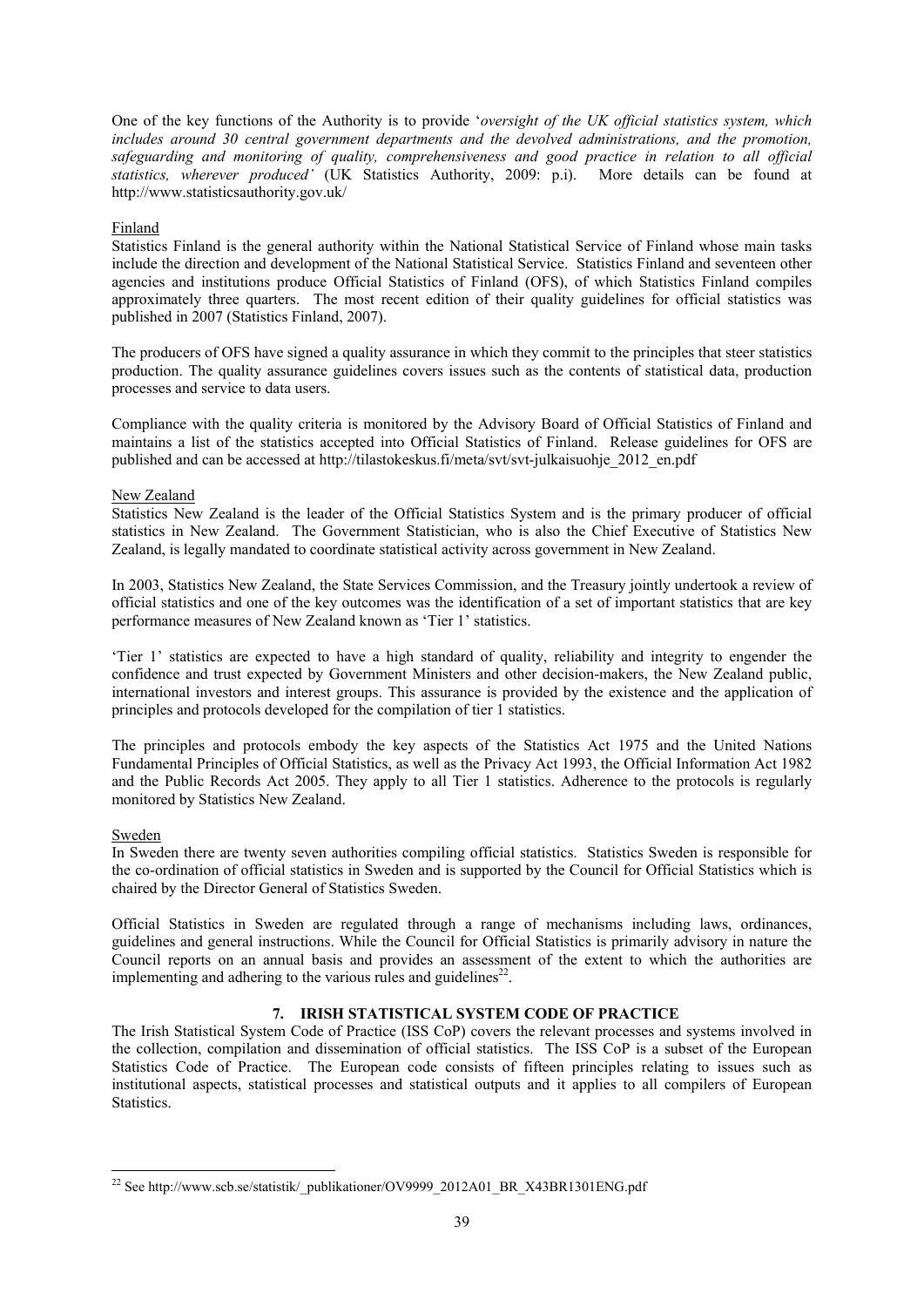The ISS CoP will apply to the compilation of official statistics produced in Ireland. The principles chosen for the ISS CoP are those deemed most relevant from an ISS perspective. However as the ISS evolves and matures over time so too will the ISS CoP. It is intended to align the ISS CoP fully with the ES CoP over time.

The full detail of the ISS CoP is available on the official website: www.isscop.ie. A summary of the code, where the basic principles are outlined, is given below:

ISS Code of Practice

1. Professional independence

The production of Official Statistics is based on the application of independent, transparent and objective standards and free from any political or other external interference.

2. Timeliness and punctuality

Official statistics are released in a timely and punctual manner in accordance with pre-determined and publicly available release calendars.

3. Accessibility and clarity

Official statistics are presented in a clear and understandable form, released in a suitable and convenient manner, available and accessible on an impartial basis with the appropriate supporting information.

4. Commitment to Quality

All compilers of official statistics should systematically and regularly review processes to support continual improvement in process and product quality. The elements of product quality and some key aspects of process quality against which official statistics will be assessed will be published on the official website (www.isscop.ie). Quality reports based on a template to be compiled by the CSO relating to the statistical process and product/output will be used to review and improve official statistics.

5. Confidentiality

Public authorities that produce official statistics must ensure that statistical outputs do not lead to the direct or indirect identification of an individual person or entity. Additional guidelines will be published on the official website with regard to this matter. It is not intended that in cases where Departments or Agencies already publish information classified by institution (e.g. schools or hospitals) that this practice should cease.

## **8. LOOKING TO THE FUTURE**

The development of the code of practice itself is perhaps the easiest part of the process. The real test and commitment to the underlying principles is yet to come. International experience suggests there are significant challenges associated with implementation and furthermore that it takes time to build awareness and acceptance. The launch of the ISS CoP marks the start of the first phase of the process. The focus during this initial phase will be on awareness building and creating an appreciation of the value of such a code for the development of the Irish Statistical System.

Implementation will follow once the awareness and acceptance phase has been completed. Compliance and certification will be important from a user perspective as they need to be able to differentiate between statistics that are compiled in accordance with the code from those that are not. Statistics that are not compliant with the code may not be afforded the same level of trust and may not be acceptable as the basis for decision making. It is probable that over time non-compliant statistics may be subject to greater levels of doubt, reservation and scrutiny.

Compliance with the ISS CoP will be monitored using a variety of means including:

- Self-assessment questionnaires developed by the CSO; and
- $\triangleright$  Independent peer reviews. Peer review teams will be led by individuals with proven competence in official statistics. Other members of the team will be drawn from at least two organisations not directly linked to the organisation under review.

This approach is modelled on the approach used to assess Member States compliance with the ES CoP. Improvement actions will be agreed following reviews to provide a focus to strengthen adherence to the ISS CoP. Progress on these actions will be monitored regularly by the CSO as the co-ordinators of the ISS. This work will be resource intensive for both the CSO and the relevant public authorities.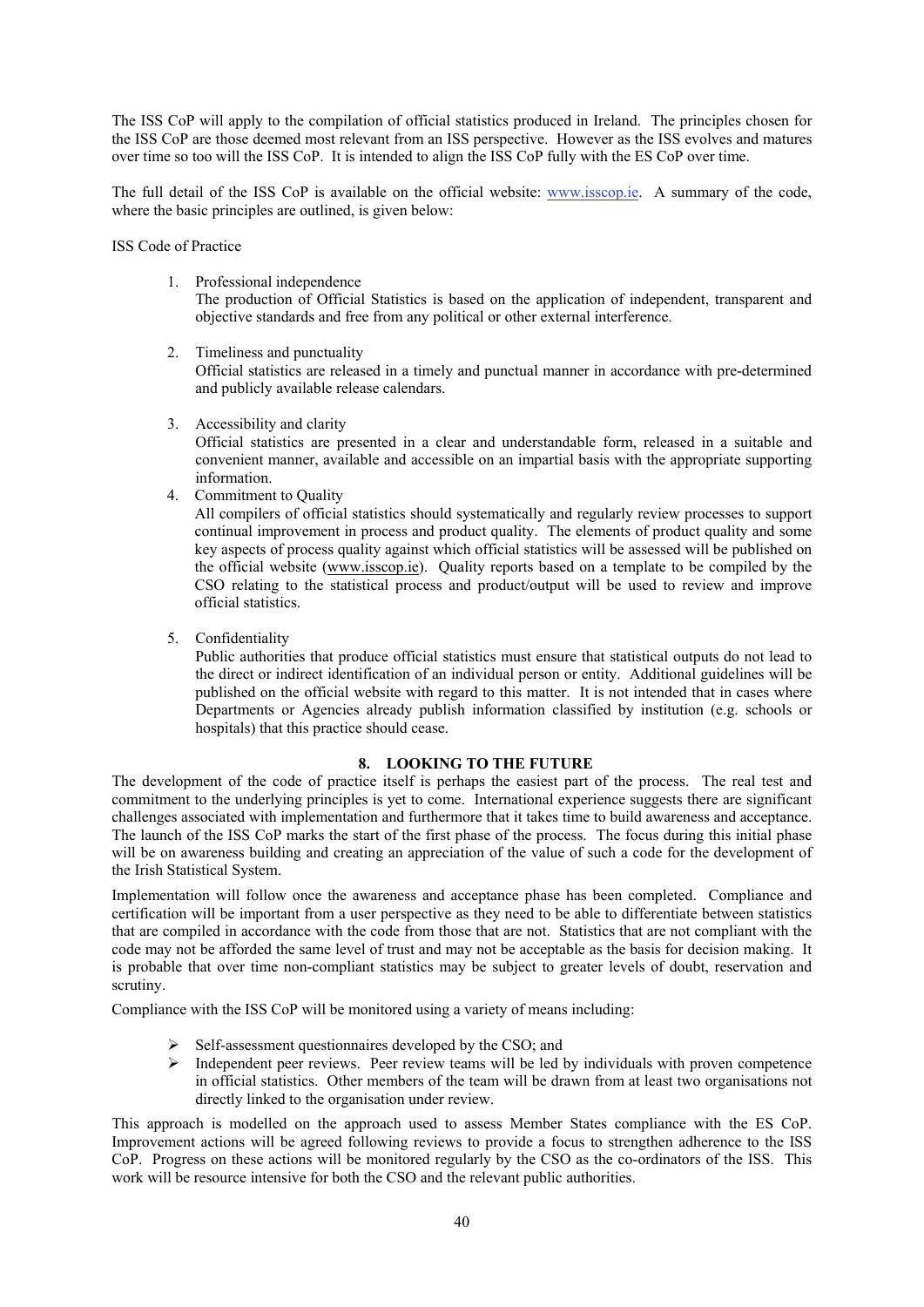It is possible (and anticipated) that some institutions will quickly begin to adopt the standards or principles of the code. CSO will do everything possible to assist and to facilitate institutions to make the transition to full accredited compliance. Given the overheads associated with monitoring and assessing compliance it is expected that few Government Departments and Agencies will receive accreditation before 2016. The Director General of the CSO will publish an annual report on progress.

### **9. CONCLUSION**

Statistics without trust will not be used irrespective of quality and will consequently be of limited value. Official statistics that enjoy trust will be used to enlighten debate, expedite accountability and inform decision making. Those statistics will be used by a broad range of users including Governments, policy makers, academia, researchers, media, international organisations (e.g. ECB, IMF), ratings agencies and the public. This is why the United Nations, the European Statistical System and many countries around the world have developed statistical codes of practice. Compilers of official statistics have an obligation to ensure they provide high-quality information that adhere to the highest quality standards.

Official statistics in Ireland have weathered the economic storm and have stood up to scrutiny. Today those statistics enjoy a high level of trust. The Code of Practice for the Irish Statistical System is designed to safeguard that trust into the future by enshrining the core principles of independence, objectivity, integrity and confidentiality. The code represents an important milestone in the development of the Irish Statistical System and moves it towards a more logical and structured system.

Successive NSB strategies have highlighted the need to exploit administrative data in the compilation of official statistics and make better use of data in decision making. There are considerable overlaps between those strategies and several national policy documents including Transforming Public Services (Department of Taoiseach, 2008a), Building Ireland's Smart Economy (Department of Taoiseach, 2008b), Public Service Agreement 2010-2014 (Department of Public Expenditure and Reform, 2010) and Public Service Reform (Department of Public Expenditure and Reform, 2011). As more administrative data are used to underpin published statistics, the importance of the principles and standards promoted by the code of practice, will become increasingly important and relevant to all public service information.

The Government has recognized the importance of safeguarding and protecting trust in official statistics and of improving the quality of all public service or administrative data. Hence the CSO was given the responsibility to develop 'a code of practice and standards for the gathering and use of data for statistical purposes in the Public Service' (Public Service Reform, Section 2.10). The code will help to bring common standards and consistency across data sources and published statistics.

Implementing the Code of Practice for the Irish Statistical System cannot be done immediately. Review and accreditation will take time and resources. For some the code will require changes in practice and culture. The CSO will assist in this process in as far as is possible. The aim is not to isolate or criticize any public institutions but to assist all Government Departments and agencies adopt the code and improve the quality of their statistics with the minimum of disruption and cost.

#### **References:**

Council for Official Statistics, Sweden - "Guidelines for Sufficient Quality in Official Statistics"

CSO (2003), 'Statistical Potential of Administrative Records: An Examination of Data Holdings in Six Government Departments – Working Report. www.cso.ie.

CSO (2006), 'Statistical Potential of Business and Environment Enterprise Data Holdings in Selected Government Departments – Working Report', www.cso.ie

CSO (2009), 'Statistical Potential of Administrative Records: An Examination of Data Holdings in the Office of the Revenue Commissioners – Working Report. www.cso.ie.

CSO (2010),  $1<sup>st</sup>$  Implementation report of the Working Group on the use of Administrative Data to compile business statistics*,* www.cso.ie

Department of Public Expenditure and Reform (2010), "Public Service Agreement 2010 - 2014", www.per.gov.ie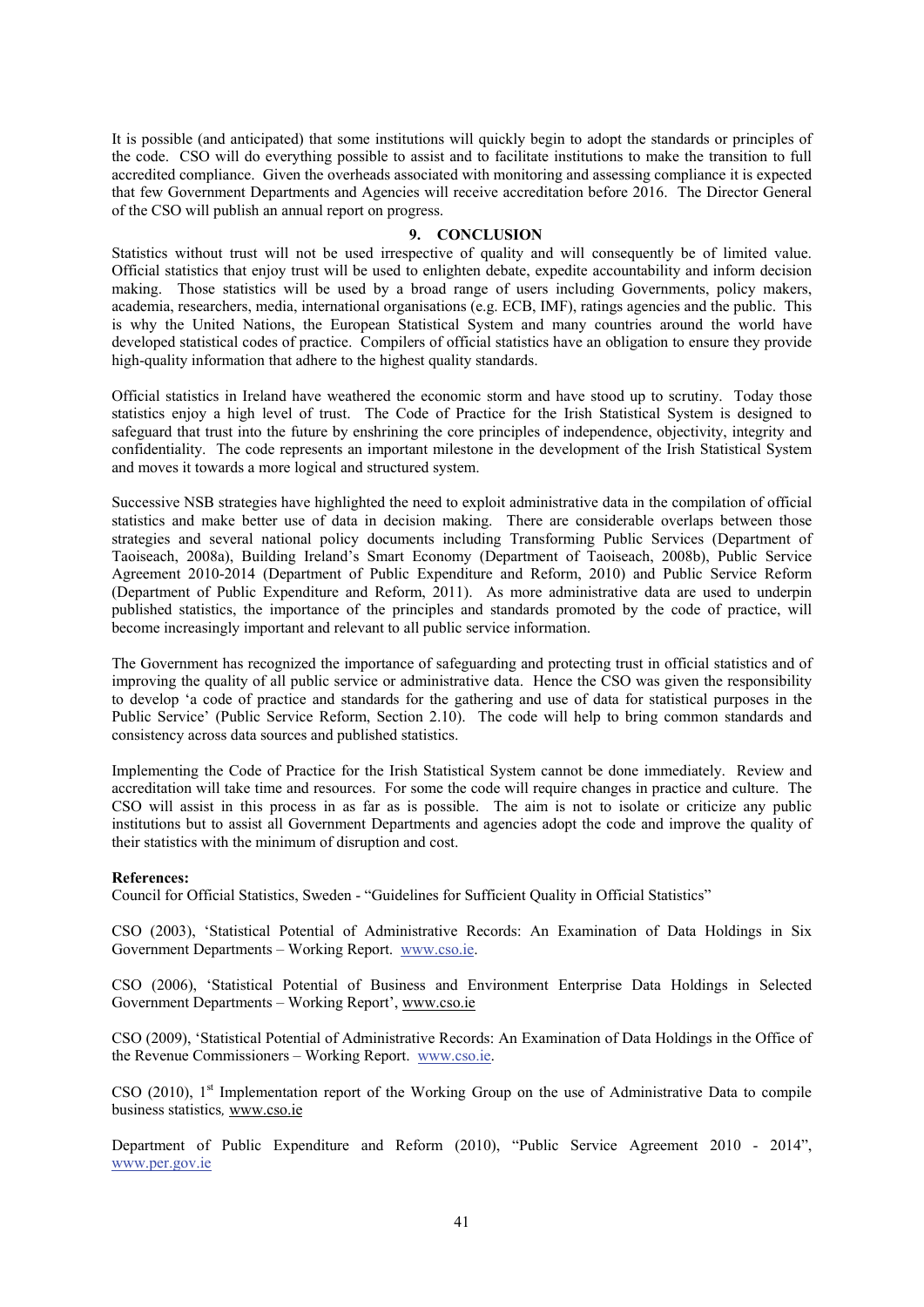Department of Public Expenditure and Reform (2011), "Public Service Reform", www.per.gov.ie

Department of Public Expenditure and Reform (2012), 'Supporting Public Service Reform – eGovernment 2012  $-2015$ . www.per.gov.ie

Department of Taoiseach (2008a), 'Transforming Public Services – Report of the Taskforce on the Public Service'. www.per.gov.ie

Department of Taoiseach (2008b), 'Building Ireland's Smart Economy – A Framework for Sustainable Economic Recovery'. www.taoiseach.gov.ie

Houses of the Oireachtas (1993), "The Statistics Act, 1993", www.irishstatutebook.ie/1993/en/act/pub/0021/index.html.

Official Journal of the European Union (2009), "Regulation (EC) No. 223/2009 of the European Parliament and of the Council on European Statistics", http://eur-lex.europa.eu/LexUriServ/LexUriServ.do?uri=OJ:L:2009:087:0164:0173:en:PDF

National Statistics Board (2003a), 'Strategy for Statistics 2003 – 2008'. www.nsb.ie

National Statistics Board (2003b), 'Develpoing Irish and Social and Equality Statistics to Meet Policy Needs'. www.nsb.ie

National Statistics Boards (2003c), 'An Examination of Data Holdings in Six Government Departments'. www.nsb.ie

National Statistics Board (2004), 'Data Strategy Guidelines'. www.nsb.ie

National Statistics Board (2012), 'Strategy for Statistics 2009 – 2014'. www.nsb.ie

National Statistics Board, "Implementation of Strategy for Statistics 2009 -2014, Mid-term review (2012), www.nsb.ie

Quality and Qualifications Ireland (2013), 'Green Paper on the Provision of Information for Learners', www.qqi.ie

Ruane, F. (2013), 'National data infrastructure', Eolas Magazine, April 9<sup>th</sup>, 2013. www.eolasmagazine.ie.

Southern & Eastern Regional Assembly and Border, Midland & Western Regional Assembly (2013), "Gateways and Hubs Development Index 2012 – A Review of Socio-Economic Performance: Summary Report", Roscommon & Waterford.

Statistics Finland (2007), 'Finland - Quality Guidelines for Official Statistics', Handbook 43B, 2nd Revised Edition. www.stat.fi

Statistics New Zealand (2003), 'Top Down Review of the Official Statistics System; Phase 2 – Recommended Option for the future role of Statistics New Zealand and the Official Statistical System. www.statisphere.govt.nz.

Statistical Office of the European Communities (Eurostat) (2005 & 2011), "European Statistics Code of Practice", http://epp.eurostat.ec.europa.eu/cache/ITY\_OFFPUB/KS-32-11-955/EN/KS-32-11-955-EN.PDF

U.K. Statistics Authority (2009), 'Code of Practice for Official Statistics', Edition 1. www.statisticsauthority.gov.uk

United Nations Statistical Commission (1994), "United Nations Fundamental Principles of Official Statistics", www.unstats.un/org/unsd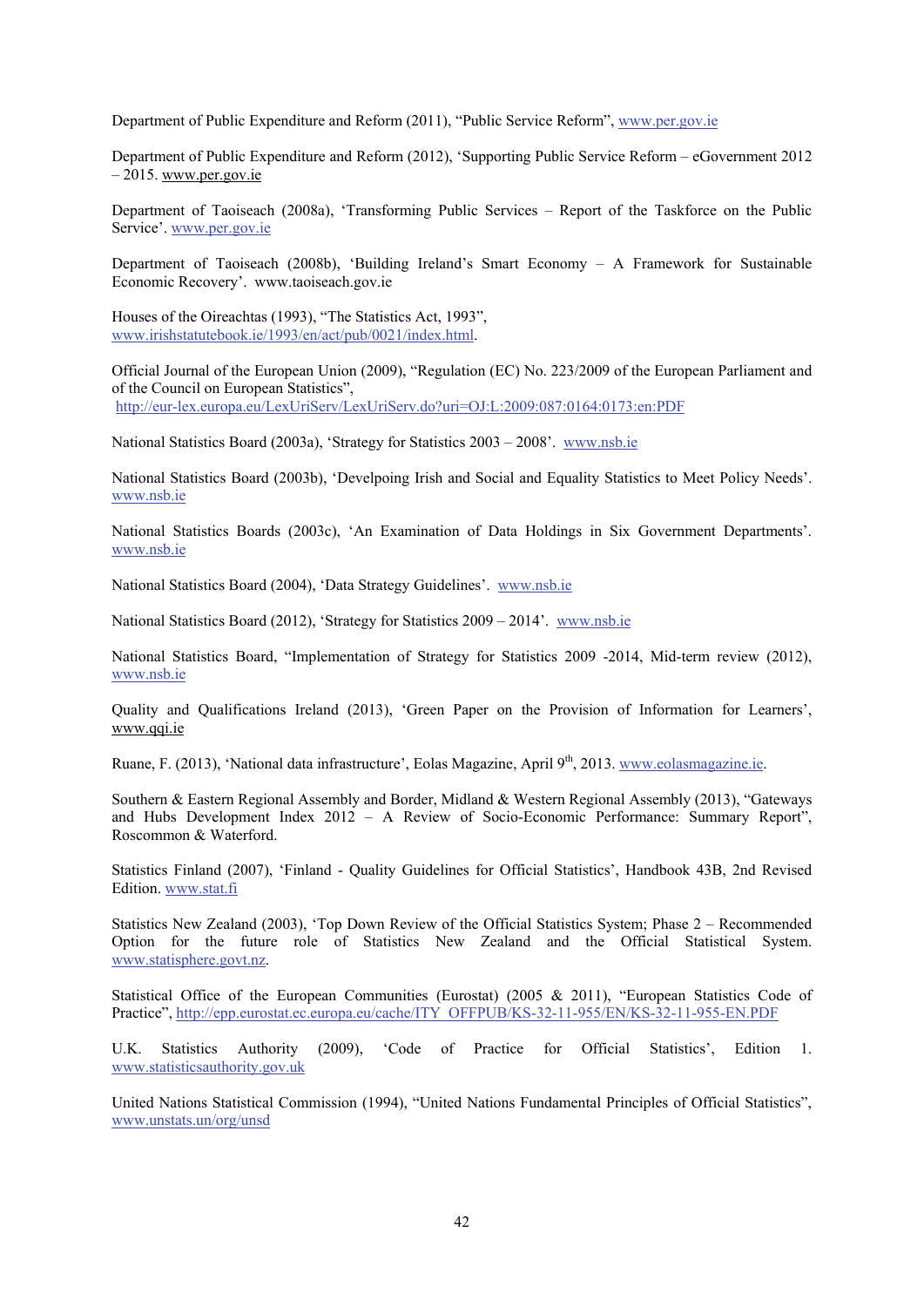#### **DISCUSSION**

**Gerry O'Hanlon:** I would like to congratulate all speakers on their excellent presentations tonight! I am particularly pleased, as someone who was actively involved over a number of years in developing the Irish Statistical System (ISS), to be present tonight for the launch of the new code. This is a very important step forward as the full implementation of such a code is absolutely essential in ensuring that official statistics in Ireland, no matter where they are produced, are of high quality and trusted by users.

A former colleague of mine, Pali Lehola the South African Chief Statistician, has repeatedly made a very strong case for ensuring that official statistics are produced in a professionally independent manner. In his view, the availability of trustworthy statistics is now one of three important independent pillars in ensuring good governance and accountability in modern democracies. The other two are a fair judiciary and an effective system for auditing public expenditure. In Ireland the independence of the judiciary and the Comptroller and Auditor General are, of course, recognised in the Constitution. While statistics have not yet been elevated to this status, the independence of the CSO, and its Director General, is well established under national and EU law. Principle 1 of the new code now calls for steps to be taken to ensure that all official statistics are produced throughout the ISS in a professionally independent manner. I cannot emphasise enough how important this is to the overall integrity and credibility of the statistical system. Some speakers tonight have mentioned my current involvement as Chairman of the Good Practice Advisory Committee of the Greek statistical system. In our first report we concluded that the root of the problems with official statistics in Greece is the absence of a culture within the wider political and administrative systems that either understands or accepts the need for professional independence in their production.

A number of speakers have made reference to the definition of official statistics. While the suggested approach under the Code is a good starting point, I feel that something more is required. Criteria should be defined that would address the justification for official statistics, how they are produced and the arrangements for their dissemination. The justification for official statistics must include an assessment of their relevance and the extent to which they are in the public interest. Indeed, whether they are of public interest might also be assessed given the costs involved in their production and dissemination! In order to be labelled as official statistics, the production process must meet high quality standards. These include objectivity, impartiality and the adherence to accepted statistical standards and methods. Furthermore, perceptions around the credibility of official statistics are often driven by the manner in which they are released and, in this regard strict adherence to the principle of equality of access is a key requirement. This may be difficult to ensure in practice outside the CSO, where, for example, statistics may be produced by a small statistical unit within a policy Department where the political imperative is dominant. There may be a tendency to view deviations from the equality principle as merely venal transgressions (e.g. leaking of positive figures in advance as part of a political "spin" operation). However, this in my view is to completely underestimate the negative impact on the perception of the integrity of the overall statistical system.

I am delighted to note the real progress that is now being made in regard to developing the public data infrastructure thereby facilitating the realisation of the statistical potential of administrative data, both of which have been priority objectives of the CSO and the National Statistics Board for many years. Increased availability and accessibility, however, brings with it the need to be extra vigilant in ensuring full adherence to the principle of statistical confidentiality and to data protection requirements. The potential reputational damage of any breaches is increasing all the time as some recent data protection problems elsewhere have shown. The final comment I would make is that the Statistics Act, 1993, which is an excellent piece of legislation and is serving us well, may in due course require amendment to reflect more precisely the needs of the emerging ISS.

Before concluding, it would be remiss of me not to mention that the first draft of the European Statistics Code of Practice was in fact prepared about ten years ago not too far from here by a small taskforce chaired by Donal Murphy, who I am pleased to see is with us tonight. I was privileged to have been a member of the drafting team and I can confirm that Donal's input to, and influence on, the draft was immense - which will come as no surprise to anyone who knows him! For the record, the initial draft did not require much subsequent amendment and has stood the test of time. As the European Code is now widely regarded as setting a world standard for official statistics, we within the Irish statistical community and Donal in particular, can be justifiably proud of our contribution!

**Joe McNeill:** The Central Bank very much welcomes initiative by the CSO to introduce Code of Practice for official statistics. It is very important, especially in the current crisis, that all statistics produced by public authorities for policy purposes meet proper criteria in terms of quality, sound methodology, relevance, timeliness etc. The proposed Code of Practice proposed is an important step in that direction. Users of these statistics need to know that they are compiled using clear definitions and metadata that they accord to best international standards and are comparable with other statistics.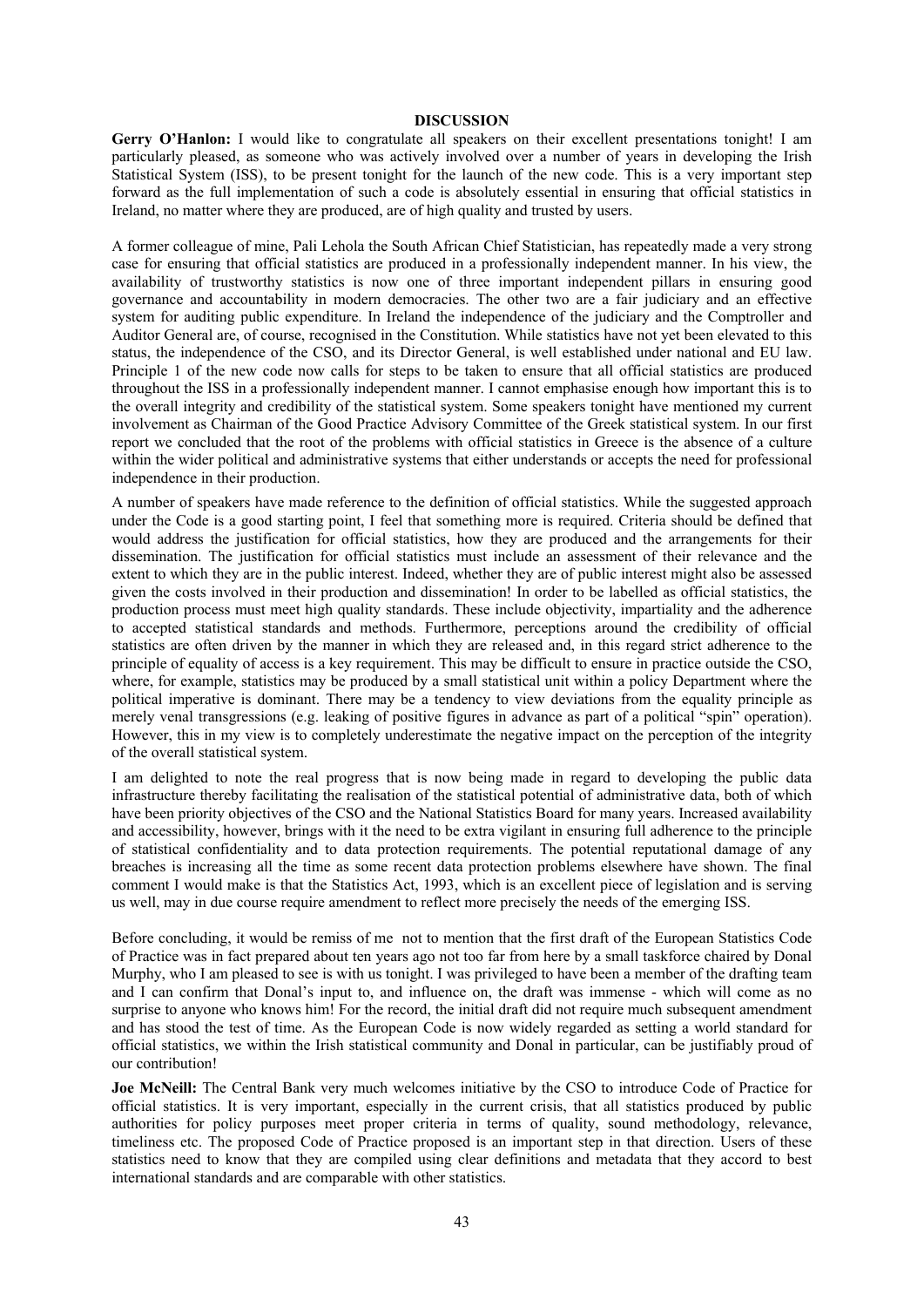The Code offers benefits both to users and compilers of statistics alike. The Bank faces similar challenges in its role as a compiler of financial statistics which are required under a separate legal mandate to support the monetary policy and other tasks of the Eurosystem and the European System of Central Banks (ESCB). In recognition of the importance of high quality statistics, the ESCB has a public commitment for the European Statistics compiled under its remit, which largely mirrors the criteria outlined in the Presentation. The public commitment like the Code of Practice is rooted in the UNs Fundamental Principles of Official statistics.

Co-ordination was referred to in the presentations both at national level and European level. This can often be a difficult process- however significant progress has been made at national level between the Bank and CSO including operating joint surveys of financial sector entities. This is an example of the wider benefits of expanding co-ordination and good practice across public authority statistics. The interaction between professional statisticians and policy departments offers a win-win situation for both, insofar as it can enhance the skill sets of both by exposing them to different expertise and different ways of operating. The application of the Code of Practice across statistics compiled by public authorities can, therefore, only improve the quality of data available to users and policy makers. So I wish CSO well in rolling out the Code of Practice.

**Frances Ruane:** I would like to thank the speakers for their contributions and I have three questions: In relation to Padraig Dalton's comments on challenges for rolling out the Code of Practice, I wonder where he see potential sources of these challenges to progressing this agenda? And maybe Walter Radermacher would like to comment on this also in the context of Eurostat's experience?

Relating to the point that Martin Fraser made about relevance and timeliness, I think that it is a real challenge to both CSO and Eurostat. If they are to be the key sources of evidence to inform policy, they must address how they might develop robust short term indicators. Since 2008 there has been a very significant increase in the number of indicators that are being released from various sources and these will dominate decision making ahead of the release of the official statistics.

All speakers have mentioned the importance of trust in official statistics. An issue for the CSO and Eurostat though is the danger that the perception of statistics overall is damaged by the increasing volume of lower quality of statistics emanating from other sources. I am regularly struck by the juxtapositioning in the media of the results from a major CSO survey alongside results from a minor survey whose quality is unknown. I am not suggesting that one would want to regulate what is released – that would be a step too far - but I do feel that bodies producing official statistics need, alongside improving their own quality through the Codes of Practice, to develop strategies to raise public awareness about the need to question the quality of statistics.

**Tom Ferris:** I would like to make a brief comment on this evening's presentations and it relates to having trust in Government. I will start with a conclusion reached by Padraig Dalton in his paper. He said that thrust in government is easy to lose, but hard to build. I agree with that conclusion.

The matter of trust is also dealt with Patricia O'Hara's paper. She quotes from a recent publication. Specifically, she notes that the OECD's *Government at a Glance* has shown that in the five years since the recession (between 2007 and 2012), Irish confidence in Government fell from 63% to 35% which is the highest decline in the OECD. But is should be acknowledged that when it comes to trust in key public services in Ireland, our citizens have much higher confidence in public services, according to the OECD survey. In 2012, confidence/satisfaction was highest in education, with 82% of respondents expressing confidence in the Irish education system. This is the highest level of confidence in education recorded in the whole of the OECD. In three other areas of public service, the confidence/satisfaction rates recorded are also quite high. Confidence in An Garda Siochana is shown at 74%, followed by health care at 64% and finally, the judicial system at 62%. These high ratings should give some comfort to government that with the right policies, including putting Ireland's fiscal house in order, trust in government can show an increase by the time the next OECD's *Government at a Glance* is published.

**Terry Cocoran:** Patricia O'Hara in her presentation has suggested that statistics offices should be prepared to openly correct or address misleading or inaccurate media reports. I would take this to include misleading or erroneous interpretations of what the official data were saying. On the other hand, as I understood him, Padraig Dalton suggested that that the role of the statistical office was limited to the presentation of data and did not extend to interpretation.